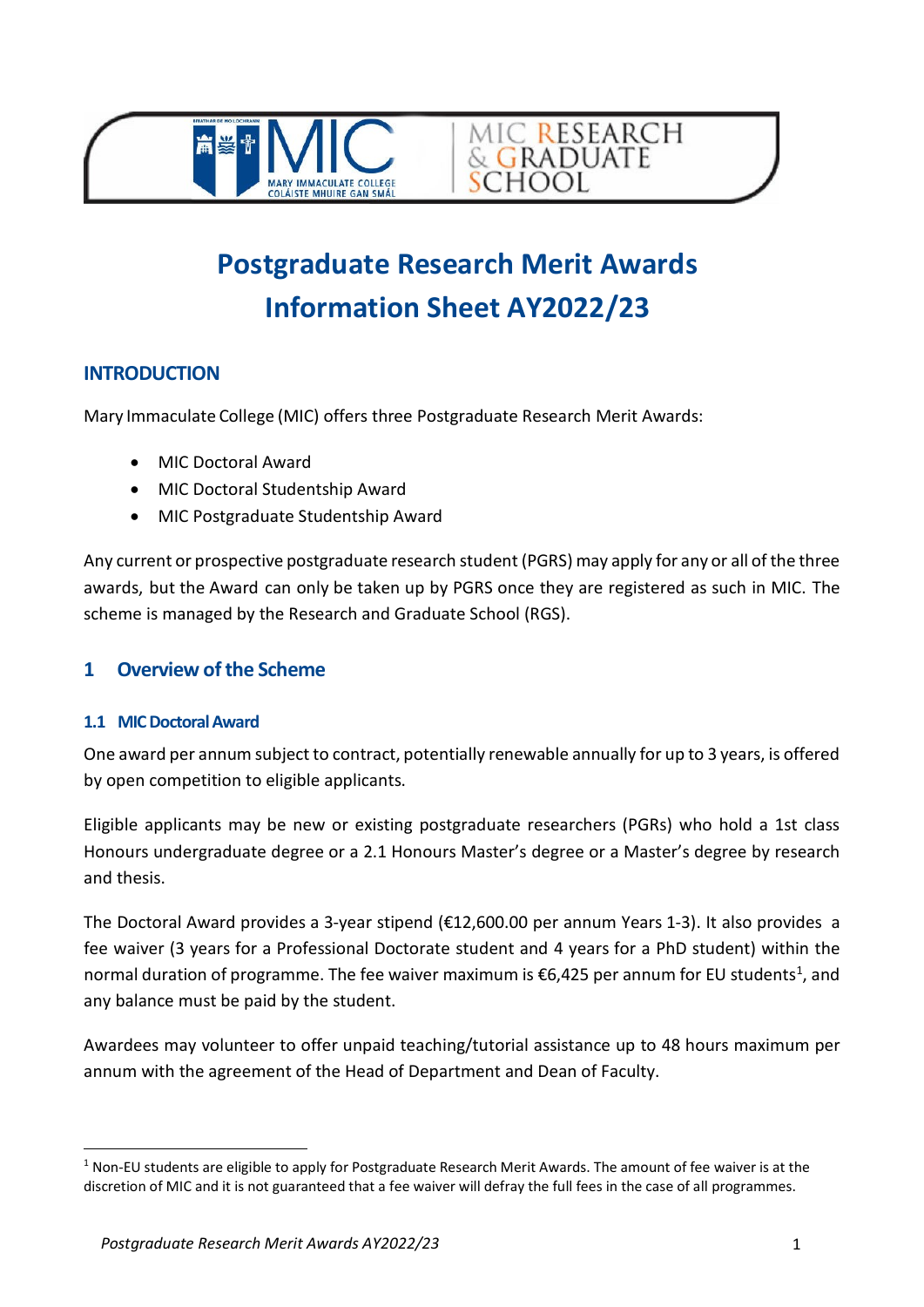#### **1.2 MIC Doctoral StudentshipAward**

One award per annum subject to contract, potentially renewable annually for up to 3 years, is offered by open competition to eligible applicants.

Eligible applicants may be new or existing postgraduate researchers (PGRs) who hold a 2.1 Honours undergraduate degree or a 2.1 Honours Master's degree or a Master's degree by research and thesis.

The Doctoral Studentship Award current value is a stipend (€6,900.00 per annum Years 1-3) and a fee waiver (2 years for a Research Master's student, 3 years for a Professional Doctorate student and 4 years for a PhD student) within the normal duration of programme. The fee waiver maximum is €6,425 per annum for EU students<sup>1</sup>, and any balance must be paid by the student.

Awardees may volunteer to offer unpaid teaching/tutorial assistance up to 48 hours maximum per annum with the agreement of the Head of Department and Dean of Faculty.

#### **1.3 MIC Postgraduate StudentshipAward**

One award per annum subject to contract, potentially renewable annually for up to 3 years, is offered by open competition to eligible applicants.

Eligible applicants may be new or existing postgraduate researchers (PGRs) who hold a 2.1 Honours undergraduate degree or a 2.1 Honours Master's degree or a Master's degree by research and thesis.

The Postgraduate Studentship Award current value is a stipend (€6,900.00 per annum Years 1-3) and a fee waiver (2 years for a Research Master's student, 3 years for a Professional Doctorate student and 4 years for a PhD student) within the normal duration of programme. The fee waiver maximum is €6,425 per annum for EU students<sup>1</sup>, and any balance must be paid by the student.

Awardees may volunteer to offer unpaid teaching/tutorial assistance up to 48 hours maximum per annum with the agreement of the Head of Department and Dean of Faculty.

### **2 Call for Applications**

The RGS seeks the widest field of applicants inside and / or outside MIC, in consultation with MIC Strategic Communications & Marketing (SCM).

The deadline for receipt of applications is **26 APRIL, 2022**. Applications should be sent directly to the RGS the following email address: **[rgso@mic.ul.ie](mailto:rgso@mic.ul.ie)**

The subject line in your email should read "Postgraduate Research Merit Awards AY2022/23" and all documentation in relation to your application should be provided as attachments in a single email.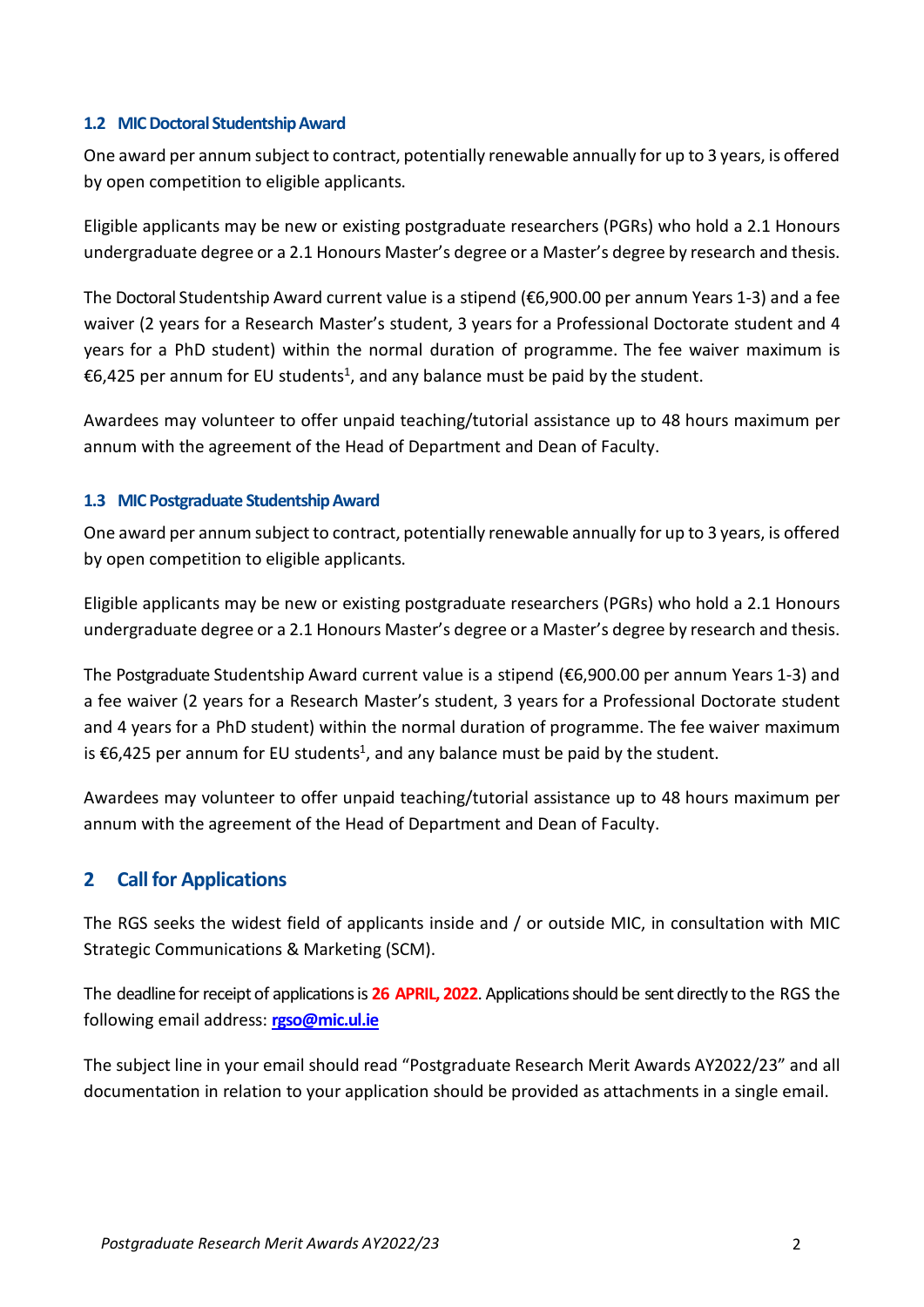# **3 Application Portfolio**

Applicants may apply for all three Awards. The Application Portfolio includes the following requirements:

- Completed MIC Postgraduate Award Application form which must include:
	- o Research synopsis not exceeding 750 words
	- o Research schedule for all / remainder of the programme of study not exceeding 300 words
	- o Personal Statement not exceeding 300 words
	- o Career Training and Development Plan not exceeding 300 words
- Emailed letters (electronic) of reference from two academic referees who are familiar with the applicant's academic background/ history. (Referees may send these directly to the RGSO or via the candidate. Please note the RGS will **not** contact referees for references)
- Letter of support from the relevant MIC Head of Department, Course Director/ Coordinator or Research Institute Coordinator as appropriate
- Transcript(s) of academic records (including MIC transcripts).

### **4 Assessment Criteria**

The following assessment criteria are used to determine awards:

- Applicant (45%), including:
	- o Track record and research potential of the applicant
	- o Personal statement
	- o Match between applicant's profile and the proposed research project
	- o References
- Project (45%), including:
	- o Clarity and coherence of the research
	- o Quality and feasibility of the research design and methodologies
	- o Consideration as to how the research will make a contribution to existing knowledge
	- o Plans for dissemination of the research
	- o Consideration of the relevant ethical issues
- Career Training and Development Aspects of the Proposal (10%), including:
	- o Clarity and quality of training and career development plan
	- o Capacity to acquire new knowledge and skills
	- o Potential for the development of skills relevant to employment outside the traditional academic sector
	- o Evidence of thought as to how the scholarship would impact on the applicant's career path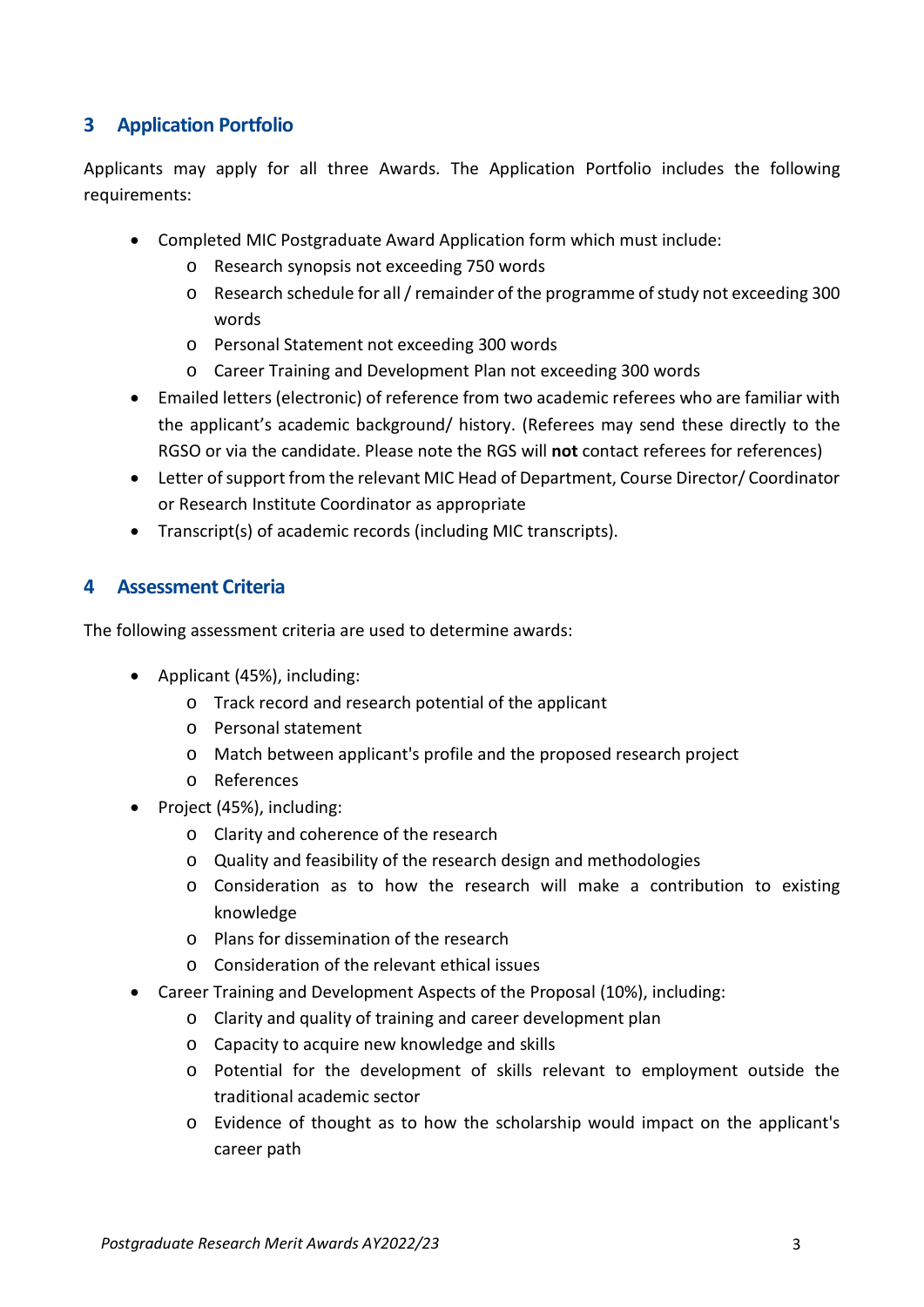# **5 Adjudication of Applications**

An External Awards Panel (chaired by a non-voting member of the RGS) consisting of two non-MIC members will be convened to adjudicate on and make recommendations for the offer of awards to the College. The panel reserves the rights to make no recommendations where the requisite standard of excellence is not reached by any applicant.

The RGS maintains confidentiality of all information throughout the recruitment and selection process and disposes of documentation, consistent with the requirements of data protection policies of MIC and the GDPR.

### **6 Offer of an MIC Merit Award**

Following ET acceptance of the recommendations of the External Awards Panel, offers are made to the successful applicants, who must confirm acceptance of their offers in writing to the RGS at [rgso@mic.ul.ie w](mailto:rgso@mic.ul.ie)ithin two weeks. Once successful applicants have formally accepted their awards, the unsuccessful applicants will be notified of the outcome of the competition by the RGS.

#### **7 MIC Merit Awards Contract**

The annually renewable MIC Postgraduate Awards Contract includes all information and scheme details. Only those who have completed registration can be awarded a contract. The Awardee must provide bank account and relevant financial details to the College before a payment cycle can be activated by the Finance Office. The duration of each Postgraduate Awards Contract is for one academic year with the possibility that it may be renewed subject to satisfactory academic progress, as determined through the annual MIC Research Student Progression process.

### **8 Discontinuation of a MIC Merit Awards Contract**

In addition to unsatisfactory academic progress, a contract may be discontinued where any one of the following circumstances arise:

- 1. The Awardee decides to withdraw from their programme
	- The Graduate School Director notifies the supervisor(s), the Dean of Faculty, Head of Department, Student Academic Administration (SAA) and the Finance Office, and payment is ceased.
	- The Awardee is responsible for repayment of any outstanding fees.
- 2. The Awardee completes and graduates from their programme.
- 3. The Head of Department via the Dean of Faculty, in consultation with the Graduate School Director and Human Resources, requests the discontinuation of theAward.
	- Discontinuation of an Awards Contract must be dealt with in accordance with prevailing MIC Policies and Procedures for Dealing with Staff Grievance/ Disciplinary